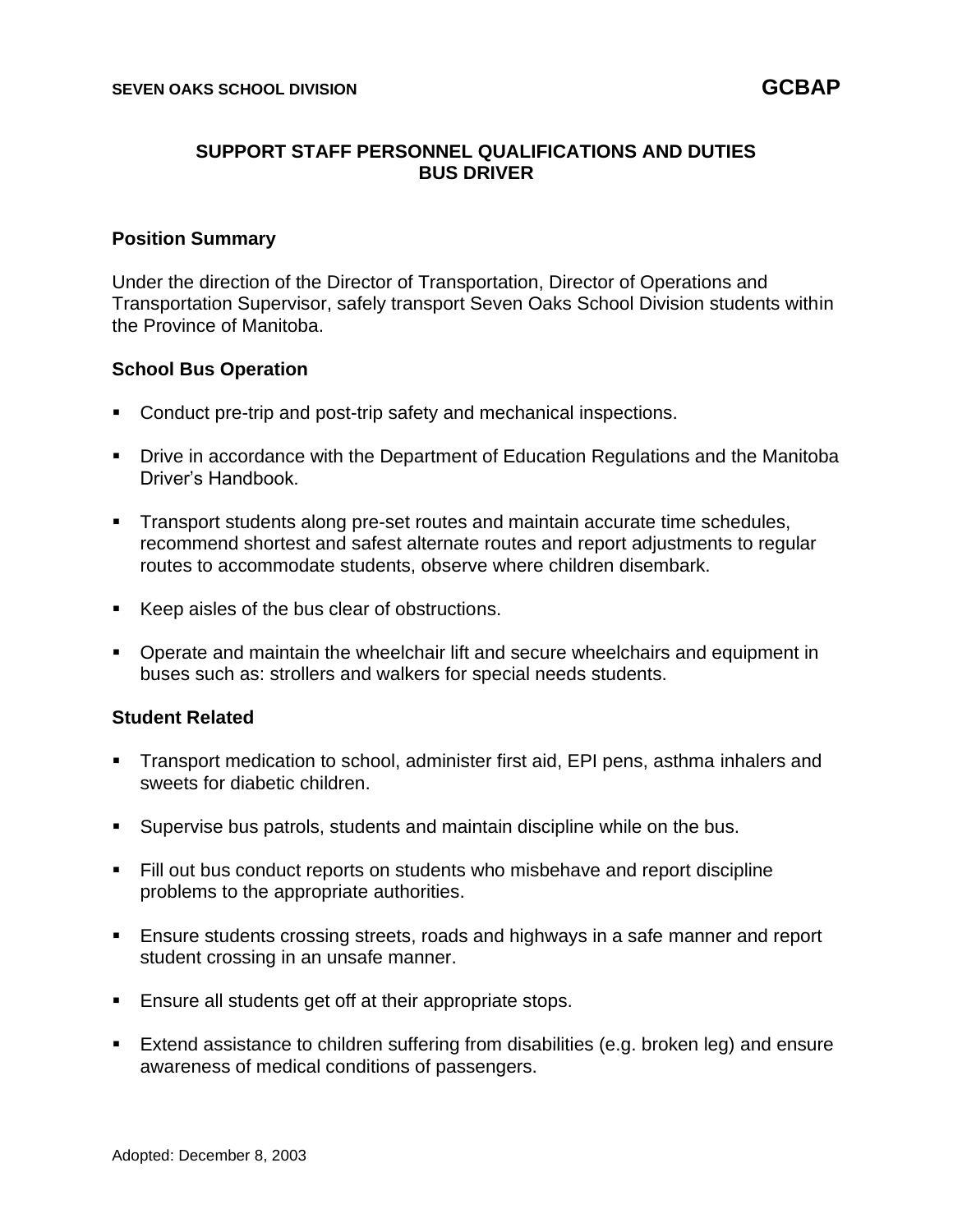- Maintain and update route book with information such as: route changes, student manifest, health records and student information.
- Obtain student manifest from teachers on field trips, shop runs and extra-curricular activities and hand back to Transportation Supervisor.
- Prepare and maintain seating plans for all regular school bus routes.
- Conduct Bus Ridership Programs to all schools twice yearly and instruct on Bus Evacuation procedures.

### **Bus Maintenance**

- Maintain a record of mileage, service, and refuelling activities, and report when a bus is due for servicing.
- Maintain logbooks and report defects.
- Clean buses daily and ensure that all systems are shut down and buses are plugged in at the end of the day.
- Clean and disinfect areas after incidents such as vomit, feces, blood and urine.

### **Education**

- Grade 10.
- Valid Class 2 Manitoba driver's license.
- **School Bus Driver's Certificate.**
- **Defensive Driver Training Course.**
- C.P.R. and First Aid Certificates.
- Communicate on a two-way radio.

#### **Experience**

- $\blacksquare$  3 6 months on the job training.
- Knowledge of School Division routes, emergency response and bus evacuation procedures.